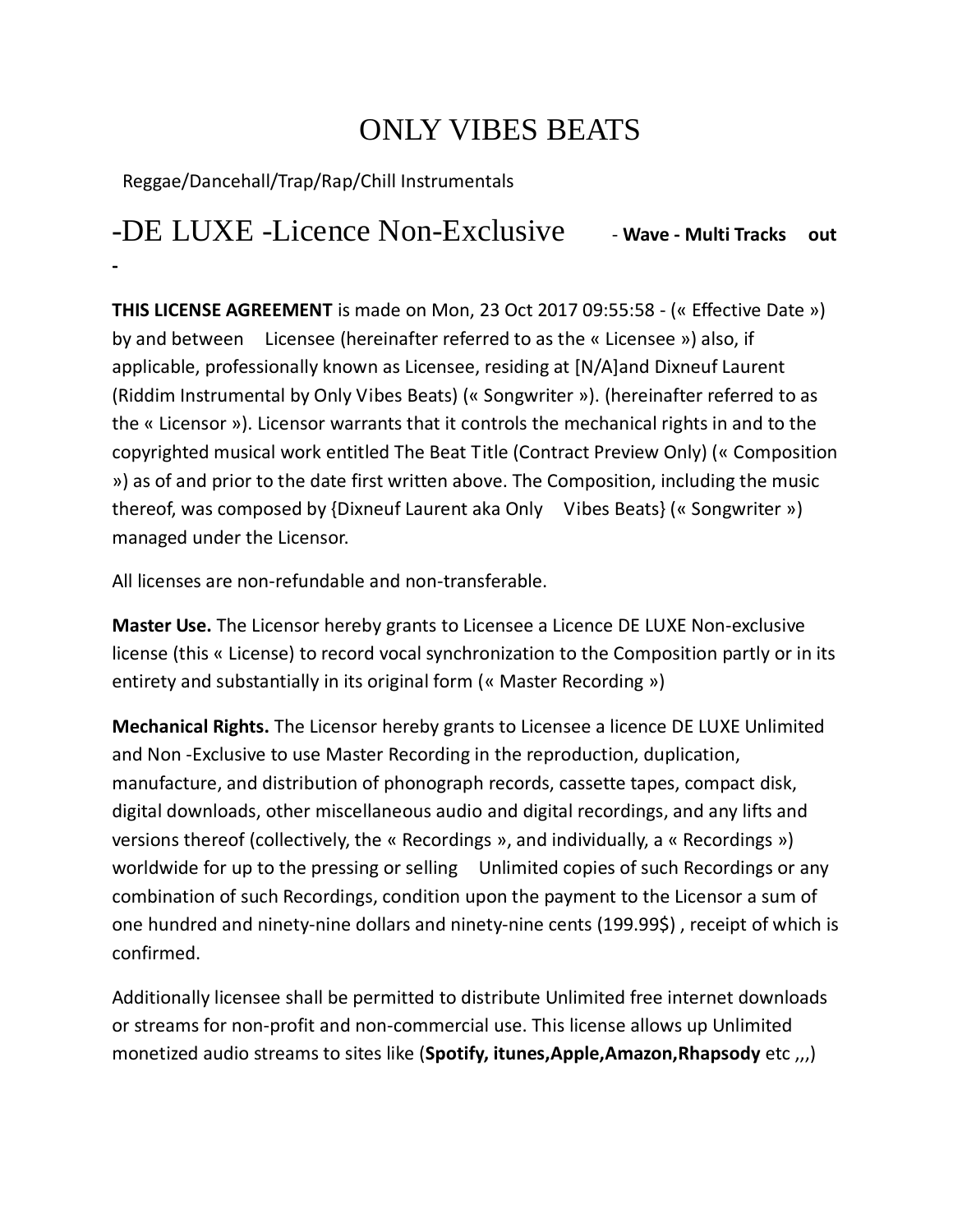### **INFORMATION YOUTUBE**

### **It's important to know that you are not Allowed to Content Id,Audio Id on Youtube,**

**Performance Rights.** The Licensor here by grants to Licensee a DE LUXE license Non-Exclusive to use the Master Recording in Unlimited non-profit performances, shows, or concerts.

**Synchronization Rights.** The Licensor hereby grants limited synchronization rights for Unlimited music video streamed online (Itunes,Apple Music Amazon,Spotify etc..) A separate synchronization license will need to be purchased for distribution of video to Television, Film or Video game.

**Broadcast Rights**. The Licensor hereby grants to Licensee broadcasting rights up to Unlimited Radio Stations.

**Credit and Likeness.** Artist shall have the right to use and permit others to use Producer's approved name, approved likeness, and other approved identification and approved biographical material concerning the Producer for purposes of trade and otherwise without restriction solely in connection with the Masters recorded hereunder. Artist shall accord (or shall cause to accord) Producer a credit on (i) labels and liner notes of the Master, where applicable, (ii) in all configurations (including in applicable meta-data) derived from the Master, (iii) in all trade and consumer advertisements, including Billboard Magazine strip ads, which pertain exclusively to the Masters hereunder, that are one-quarter (1/4) page or larger in size, placed directly by Artist, and appear in so-called "nationwide" trade publications in the United States. Artist shall ensure that Producer is properly credited and Artist shall check all proofs for the accuracy of credits, and shall cure any mistakes regarding Producer's credit. Such credit shall be in the substantial form: "**Produced by Only Vibes Beats**".

**Consideration.** In consideration for the rights granted under this agreement, Licensee shall pay to licensor the sum of **one hundred and ninety-nine dollars and ninety-nine cents(199.99\$** )and other good and valuable consideration, payable to « {**Only Vibes Beats**} », receipt of which is hereby acknowledged. If the Licensee fails to account to the Licensor, timely complete the payments provided for hereunder, or perform its other obligations hereunder, including having insufficient bank balance, the licensor shall have the right to terminate License upon written notice to the Licensee. Such termination shall render the recording, manufacture and/or distribution of Recordings for which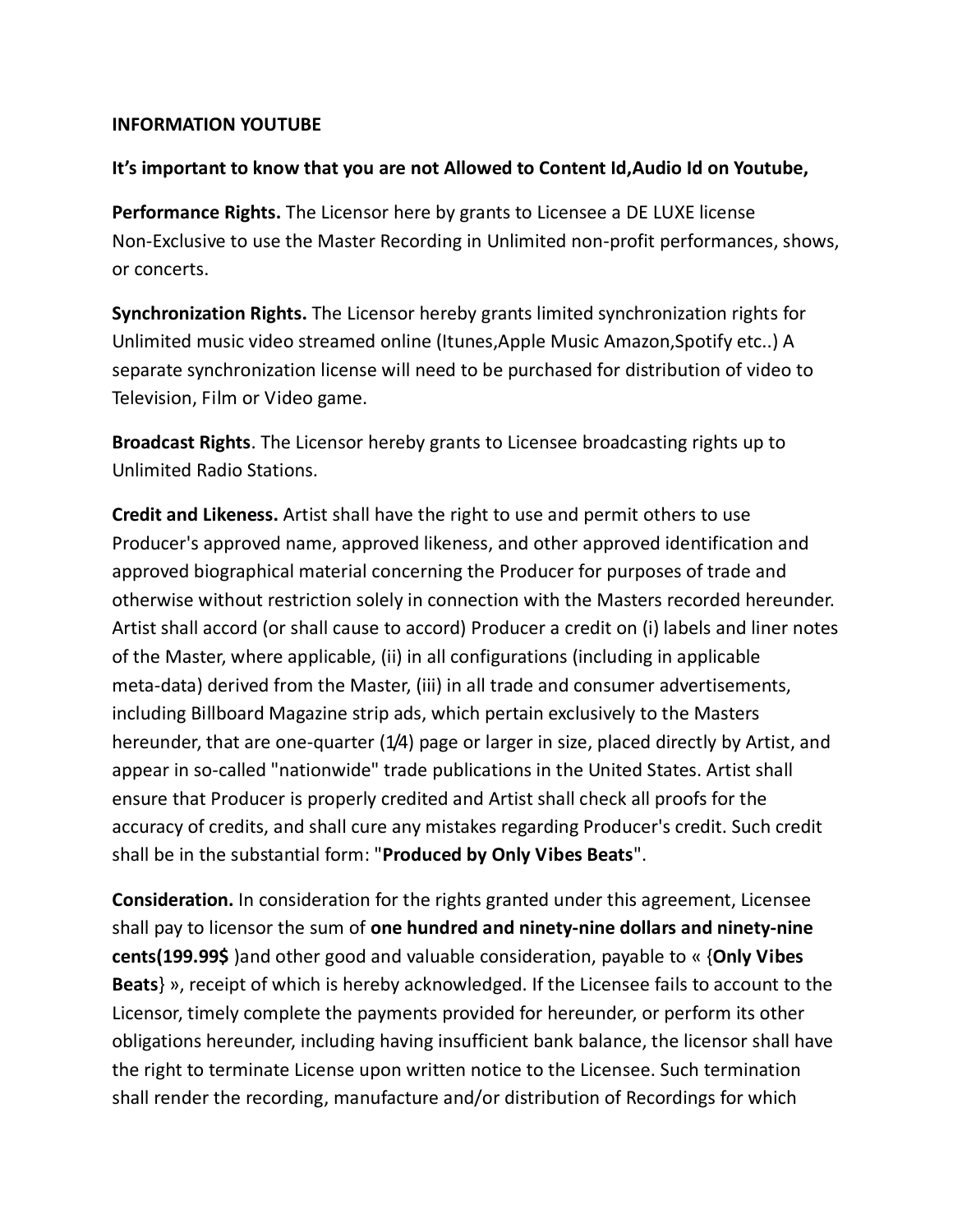monies have not been paid subject to and actionable infringements under applicable law, including, without limitation, the United States Copyright Act, as amended.

### **Warranties, Representations, and Indemnification:**

**a** / Producer warrants and represents that he has the full right and ability to enter into this agreement, and is not under any disability, restriction, or prohibition with respect to the grant of rights hereunder. Producer warrants that the manufacture, sale, distribution, or other exploitation of the Masters hereunder will not infringe upon or violate any common law or statutory right of any person, firm, or corporation; including, without limitation, contractual rights, copyrights, and right(s) of privacy and publicity and will not constitute libel and/or slander. Artist warrants and represents that he has the full right and ability to enter into this agreement, and is not under any disability, restriction, or prohibition with respect to the grant of rights hereunder. Artist warrants that the manufacture, sale, distribution, or other exploitation of the Masters hereunder will not infringe upon or violate any common law or statutory right of any person, firm, or corporation; including, without limitation, contractual rights, copyrights, and right(s) of privacy and publicity and will not constitute libel and/or slander. The foregoing notwithstanding, Producer undertakes no responsibility whatsoever as to any elements added to the Masters by Artist, and Artist indemnifies and holds Producer harmless for any such elements. Producer warrants that he shall not "sample" (as that term is commonly understood in the recording industry) any copyrighted material or sound recordings belonging to any other person, firm, or corporation (hereinafter referred to as "Owner") without first having notified Artist and obtaining Artist's consent. Artist shall have no obligation to approve the use thereof; however, if approved, any payment in connection therewith, including any associated legal clearance costs, shall constitute an additional recording cost and expense and shall be borne by Artist. Knowledge by Artist that "samples" were used by Producer, which was not affirmatively disclosed by Producer to Artist, shall shift, in whole or in part, the liability for infringement or violation of the rights of any third party arising from the use of any such "sample" from Producer to Artist. At Artist's request, Producer shall cooperate with respect to any matters concerning "sampling" which may arise hereunder. The parties acknowledge that Producer did not incorporate any "samples" in the Master hereunder.

**b** / Artist hereby agrees that Producer has not made any guarantees or promises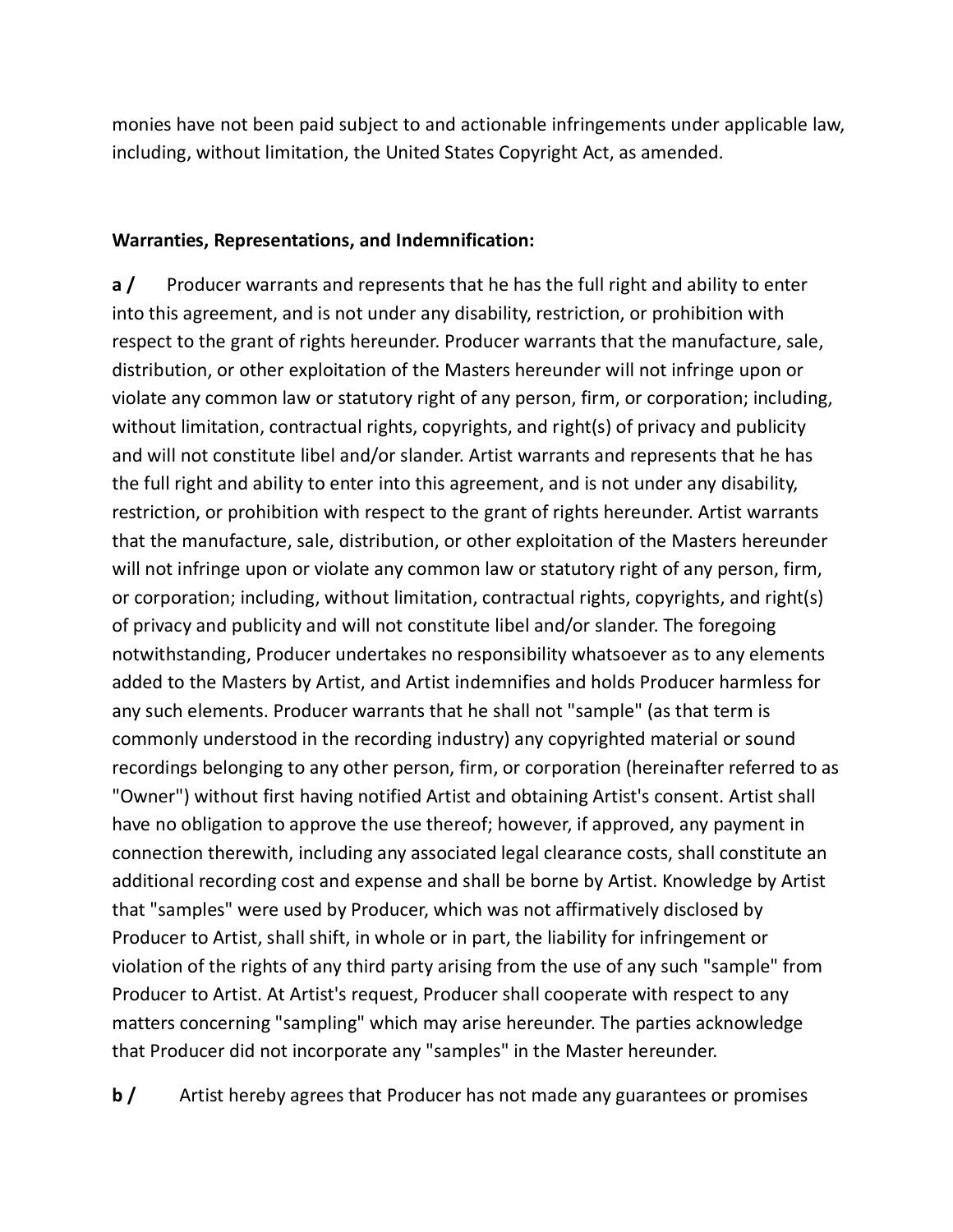that the Master fits the particular creative use or musical purpose intended or desired by the Artist. The Master, its sound recording, and the Composition embodied therein are delivered to the Artist "as is" without warranties of any kind of fitness for a particular purpose. Artist further acknowledges and agrees that the Composition produced by Producer may previously have been licensed to third parties on a non-exclusive basis. Any licenses granted by Producer, which precede this agreement, shall remain in effect and shall not be affected by this agreement. Artist waives any claims against Producer for any pre-existing licenses for the Composition. Artist further agrees that Artist will not submit any claims against the third-party licensees for their non-exclusive use of the Composition.

**c /** Parties hereto shall indemnify and hold each other harmless from any and all third party claims, liabilities, costs, losses, damages or expenses as are actually incurred by the non-defaulting party and shall hold the non-defaulting party, free, safe, and harmless against and from any and all claims, suits, demands, costs, liabilities, loss, damages, judgments, recoveries, costs, and expenses; (including, without limitation, reasonable outside attorneys' fees), which may be made or brought, paid, or incurred by reason of any breach or claim of breach of the warranties and representations hereunder by the defaulting party, their agents, heirs, successors, assigns and employees, which have been reduced to final judgment; provided that prior to final judgment, arising out of any breach of any representations or warranties of the defaulting party contained in this agreement or any failure by defaulting party to perform any obligations on its part to be performed hereunder the non-defaulting party has given the defaulting party prompt written notice of all claims and the right to participate in the defense with counsel of its choice at its sole expense. In no event shall Artist be entitled to seek injunctive or any other equitable relief for any breach or non-compliance with any provision of this agreement.

**Audio Samples.** 3rd party sample clearance is the responsibility of the licensee.

**Miscellaneous:** This agreement has been entered into in "L'Oie (Vendée)France and the validity, interpretation, and legal effect of this agreement shall be governed by the laws of France applicable to contracts entered into and performed entirely within such State. The courts of l'Oie (Vendée) France, (state and federal) only will have jurisdiction of any controversies regarding this agreement and the parties hereto consent to the jurisdiction of said courts. All notices, statements, and payments to be sent to any party hereunder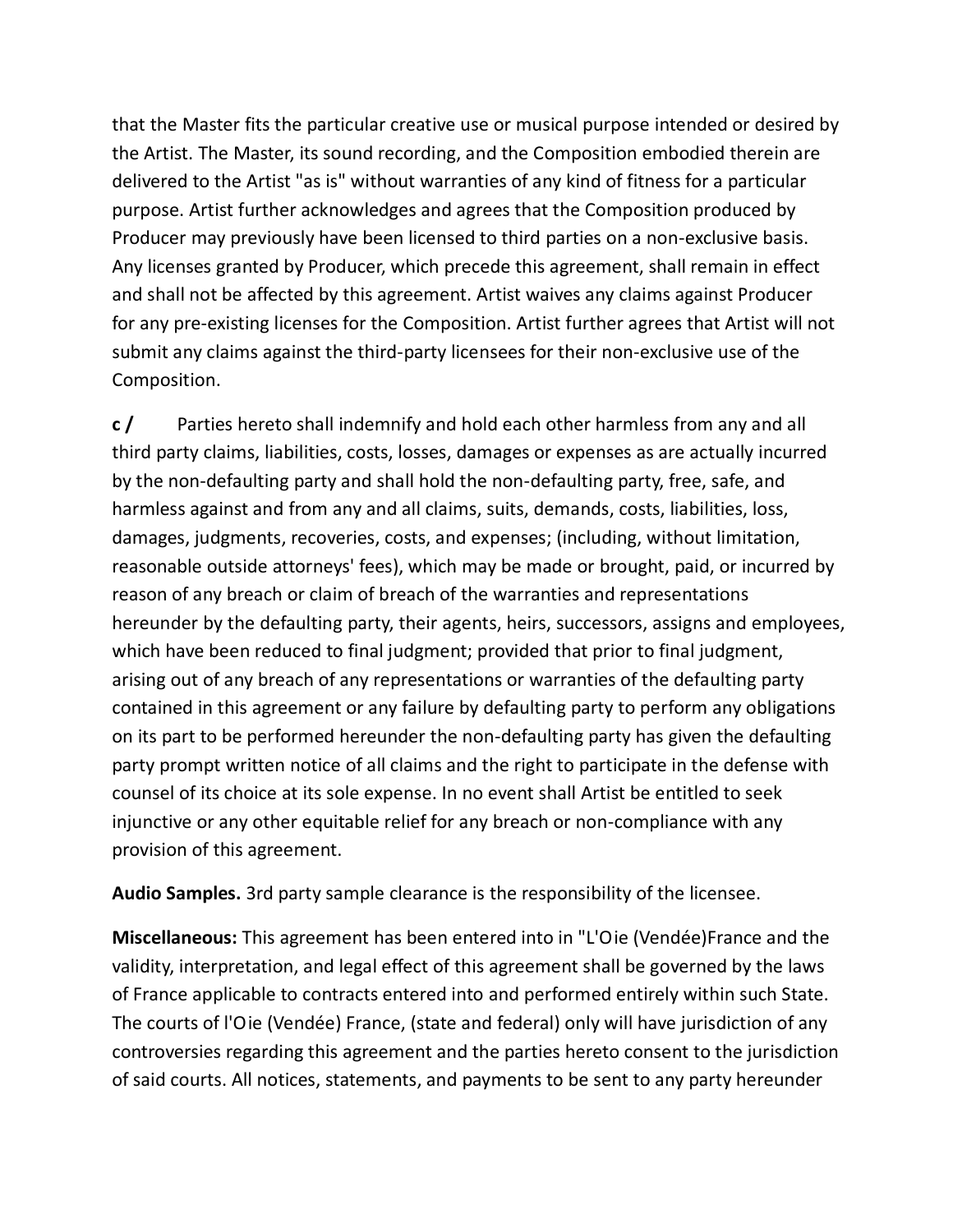shall be addressed to such party at the applicable address set forth on the first page hereof or at such other address as is designated in writing by the applicable party from time to time. All notices shall be in writing and shall either be served by personal delivery (with a written receipt of such delivery) or certified or registered mail, return receipt requested, all charges prepaid, except statements may be sent by regular

U.S. mail. Except as otherwise provided herein, notices delivered in accordance with the foregoing shall be deemed given when personally delivered, or five (5) days after mailing, except that notices of change of address shall be effective only after actual receipt. Where approvals are required hereunder, such approval or consent shall not be unreasonably withheld and the parties acknowledge and agree that email confirmations/responses shall suffice. Producer shall not be entitled to any monies in connection with the Master(s) other than as specifically set forth herein. Producer shall have the right to assign this agreement to any parent, subsidiary, or affiliate, or any individual or entity owning or acquiring a substantial portion of Producer's stock or assets provided that Producer remains secondary liable. Artist may not assign any of Artist's rights or obligations hereunder without Producer's prior written consent and any such purported assignment shall be null and void ab initio. Both parties agree and acknowledge that this agreement (a) will be binding upon and inure to the benefit of the parties hereto and their respective successors, permitted assigns, heirs, estates, administrators, and executors; (b) embodies the sole and entire agreement of the parties in respect of, and supersedes all prior oral or written understandings between them concerning the subject matter hereof; and (c) may not be amended except by a written instrument signed by all parties hereto. A waiver by either party hereto of any provision of this agreement in any instance shall not be deemed to be a waiver for the future. All remedies, rights, undertakings, and obligations contained in this agreement shall be cumulative and none of them shall be in limitation of any other remedy, right, undertaking, or obligation of either party. Any breach by either party shall not be deemed material unless, within thirty (30) days (or fifteen (15) days for failure to pay monies owed) after the non-breaching party learns of such breach, the non-breaching party serves written notice thereof on the breaching party specifying the nature of the breach and the breaching party fails to cure such breach, if any, within thirty (30) days (15 days regarding payments) after receipt of such notice, or within a reasonable time thereafter if such breach is not curable within thirty (30) days. In entering into this agreement and providing services pursuant hereto, Artist has and shall have the status of an independent contractor and nothing herein contained shall contemplate or